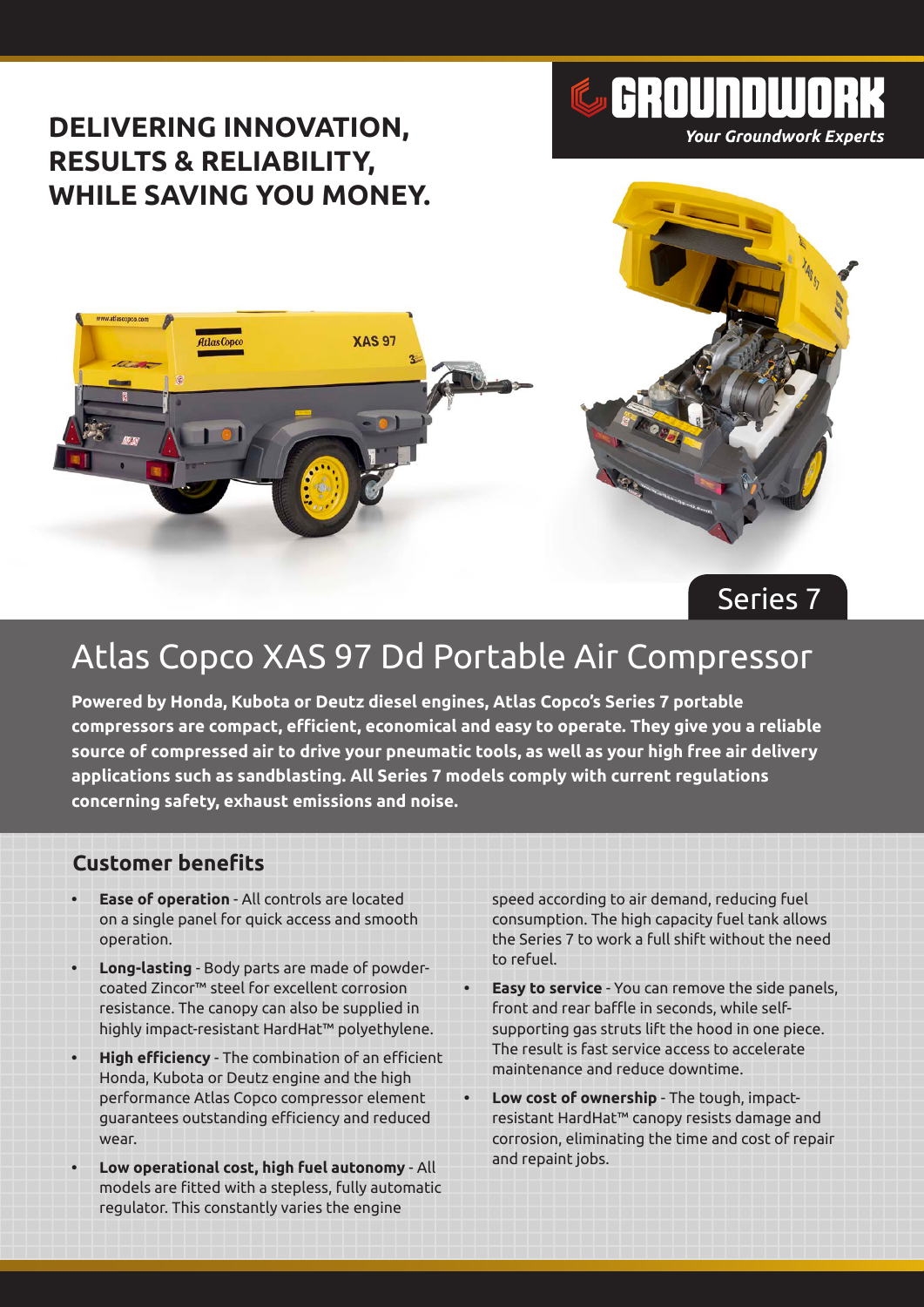## **GENERAL FEATURES**



#### **Heavy duty filter**

A single, high performance two-stage air intake filter with service indicator is standard. It prevents dust and dirt particles from entering the engine and the compressor.



#### **Centralized controls**

All controls are grouped on a single panel, covered by a rigid plastic cover for safety and ease of operation.

#### **For the Rental Industry**

Atlas Copco designed a small single tool compressor, fitting the needs of the rental industrie. The new XAS 37 Kd and the XAS 47 Kd use the proven Series 7 concept and are equipped

with a 3-cylinder water-cooled Kubota engine. They are developed with the rental customer in mind; small, easy to use and reliable.

#### **Built and tested to ISO 9001 quality assurance standards**

Atlas Copco's stringent manufacturing standards follow ISO 9001 quality assurance regulations. All compressors are produced and tested to exacting standards for optimum performance in the most demanding conditions.

#### **Atlas Copco - the world leader in portable air compressors**

One in three compressors sold throughout the World is manufactured by Atlas Copco. Produced in the World's largest dedicated compressor manufacturing plant, our advanced research and development and proven products ensure we offer the best solution for all your compressed air needs.

#### **Improved serviceability**

The removable side panels, front- and rear baffle and the one piece canopy, supported by two gas struts, provide fast and easy service access.

All body parts are made of a new type of powder coated zincor steel for excellent corrosion resistance.

#### **High efficiency**

The combination of a high efficient engine and the Atlas Copco compressor element guarantees high efficiency and reduced wear.

#### **Low operational cost, high fuel autonomy**

A stepless and fully automatic regulator varying the engine speed ensures a reduced power and fuel consumption. In combination with the high capacity fuel tank, the Series 7 allows you to work a full shift without refueling.

#### **Designed for the environment**

All Series 7 compressors meet current European and US legal requirements relating to the working environment and regulations concerning safety, exhaust emissions and noise. Kubota D905, D1105 and Deutz 2011 engines fully comply with COM III and TIER II exhaust emission regulations. All models comply with the outdoor noise directive 2000/14/ EC Stage II.

Atlas Copco has fully implemented its Environmental Management System into the design and manufacture process of the machines, fulfilling the requirements of ISO 14001.

#### **Lubricator**

All 7 bar models are available with a 1 litre lubricator. The flow of the lubricating oil can be controlled by a knob at the side of the lubricator. A level indicator is foreseen to prevent running without lubricator oil.



#### **Hose reel**

Series 7 models can be supplied with a 20m capacity hose reel. Manufactured from tough

polyethylene, it is supplied with a 3/4" reinforced hose. The hose can be operated directly from the reel.

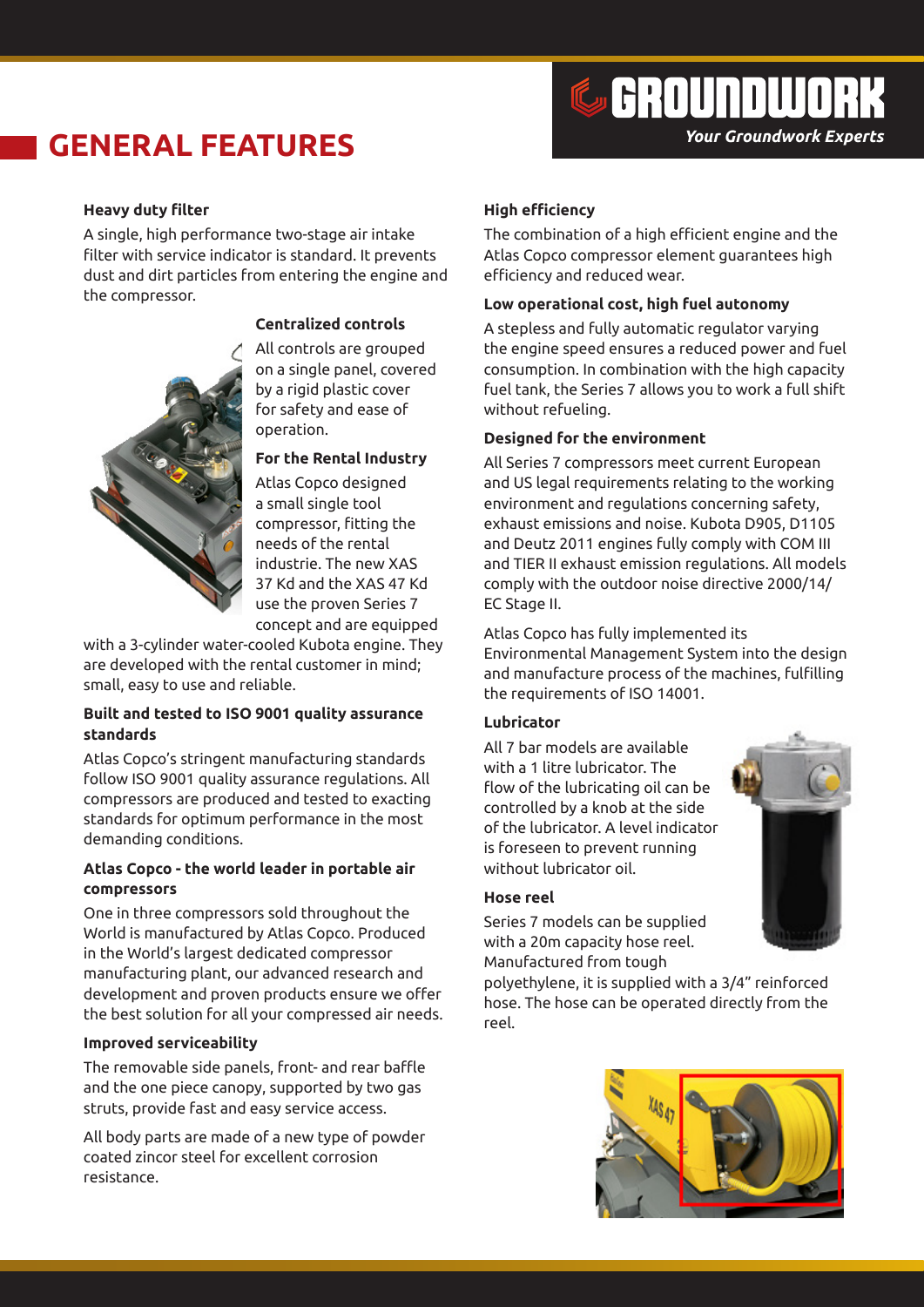

## **Technical Specifications of the Atlas Copco XAS 97 Dd Portable Air Compressor**

| <b>Model</b>                                                      | XAS97 Dd                                     |
|-------------------------------------------------------------------|----------------------------------------------|
| Free Air Delivery @ Normal Working Pressure<br>(ISO1217 standard) | 5.3m <sup>3</sup> /min                       |
|                                                                   | <b>190CFM</b>                                |
| Normal Working Pressure                                           | 7bar                                         |
|                                                                   | 102psig                                      |
| Minimum / Maximum Unloading Pressure                              | $4/8.5$ bar                                  |
| <b>Compression Stages</b>                                         | $\mathbf{1}$                                 |
| Air Receiver Capacity                                             | 16.7L                                        |
| <b>Compressor Oil Capacity</b>                                    | 8 L                                          |
| Approximate Air Outlet Temperature                                | 90°C (Standard)                              |
| Typical oil content of compressed air                             | $<$ 5 mg/m <sup>3</sup>                      |
| <b>Fuel Tank Capacity</b>                                         | 80L                                          |
| Outlet Valve Configuration                                        | $3 \times 3/4"$ G                            |
| Nominal working condition                                         | Inlet pressure 1bar, Humidity 0%, Temp 20 °C |
| Sound Pressure Level (ISO2125 standard)                           | $72 dB(A) + (-3)$                            |
| Maximum Ambient Temperature at sea level                          | $45^{\circ}$ C                               |
| Maximum Altitude                                                  | 5000m                                        |
| Minimum Starting Temperature                                      | -10 °C / -25 °C (with assist)                |
| Diesel Engine Data                                                | Deutz F3M2011                                |
| Horsepower Developed @ Rated Speed                                | <b>36KW</b>                                  |
| Cylinders                                                         | 3                                            |
| Cooling System                                                    | Oil                                          |
| <b>Engine Coolant Capacity</b>                                    | same system with engine oil                  |
| Engine Oil Capacity                                               | 8.5 Litre                                    |
| Unloaded Speed / Maximum Loaded Speed                             | 1850 / 2750RPM                               |
| <b>Dimensions</b>                                                 |                                              |
| Length                                                            | 3063mm (with towbar)                         |
| Width                                                             | 1410mm                                       |
| Height                                                            | 1258mm                                       |
| Weight (filled with oil & coolant, Initial fuel)                  | 840kg                                        |

© Groundwork Group Ltd - April 2013

To find out more please visit [www.groundworkexperts.com](http://www.groundworkexperts.com) New Zealand +64-274-327-716 | Australia 1-300-657-569 | United States 1-800-634-9518 Email: [info@groundworkexperts.com](mailto:info@groundworkexperts.com) | Skype: yourgroundworkexpert